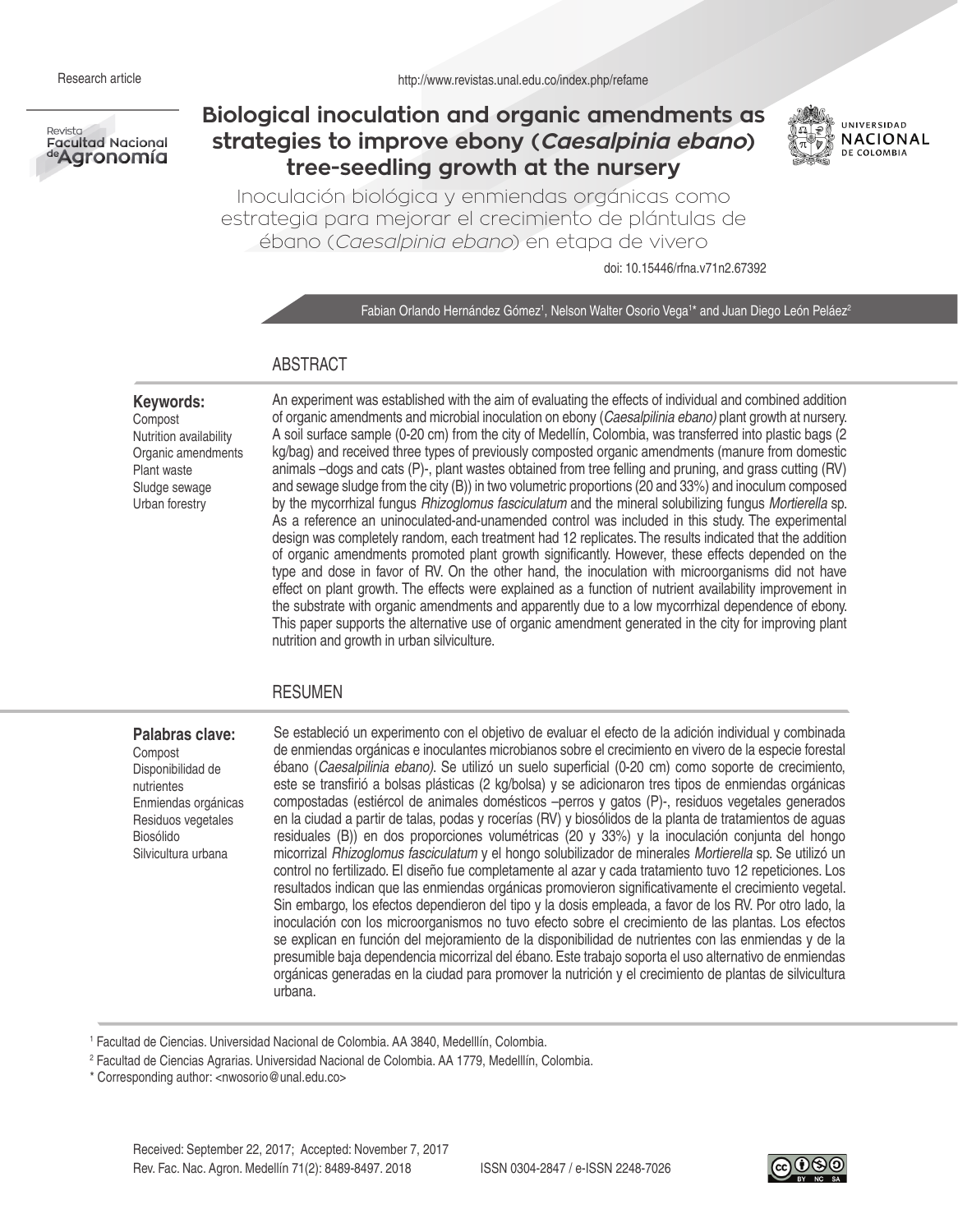rban forestry has become a key element for development of cities (Morales and Varón, 2006). Trees, shrubs, and garden plants provide valuable environmental services such as reducing wind speed and creating noise barriers; rban forestry has become a key element for development of cities (Morales and Varón, 2006). Trees, shrubs, and garden plants provide valuable environmental services such also give beauty to the environment and contribute to society with biodiversity and property enhancement .They regulate as well the temperature creating microclimatic effects, reduce air pollutants and contribute to reduce crime and violence (Garvin *et al*., 2013), and to improve physical and mental health (Ulrich, 1984), among many other benefits.

Recent municipal administrations of Medellin have realized the importance of maintaining woodland and gardens of the city, and have allocated financial resources for its establishment and care (AMVA, 2006). One alternative for this maintenance is the use of organic waste in the city as fertilizer and plant substrate (Medina, 1997), which represents a viable option not only for the disposal of these materials, but also to prolong landfills useful life.

Unfortunately, despite their importance, there is little forestry management in the city and most of urban soil nutrients that are essential for plant growth are not found in sufficient concentrations to meet their needs (Pedrol *et al.,* 2010). In the last three years in the city of Medellin more than 10,000 trees and shrubs, and about 15,000 garden plants have been planted; it is considered that mortality rate was approximately 20% and an estimated 10% is due to nutritional deficiencies (SMA, 2013).

Cities generate various types of organic waste such as pruning, tree felling, grass cutting, bio solids from sewage treatment plants and various types of manure as the ones generated in animal welfare centers and livestock markets, if they are not properly managed they will end up in landfills. For example, 72,900 t of waste were generated per month in 2005 in the Metropolitan Area of the Aburra Valley, 76% out of these were to the landfill of La Pradera, only about 13% were recycled; 59% of this is organic matter that is lost without being exploited (AMVA, 2006). It is expected that, as of today, organic waste generation has increased by 30%. All this without counting the 2300 t of biosolids per month from San Fernando residual water treatment plant (EPM, 2016). In addition, it is expected that another 3600 t per month are generated when the new plant in Bello comes into operations (Gualdron, 2014).

Disposing these materials prevents their use, and thus generate large volumes for final disposal that are improperly deposited in different sites, increasing pollution in cities (Cofie and Veenhuizen, 2010). An alternative is the use of these materials as fertilizer or substrate for plants Meléndez, 2003; Hernández *et al*., 2010). It is worth to mention that all organic amendment should be stabilized or composted in order to reduce potential risks of pathogen populations (e.g., *Salmonella*, Enterobacteria, etc.) (Droffner and Brinton, 1995). These kind of microorganisms can be replaced by decomposers (*Pseudomonas, Bacillus, Streptomyces, Aspergillus*, and *Penicillum*) that help to release nutrients into the soil solution for plant roots. Escobar *et al.*, 2012).

Fertilization is one of the most important aspects in early stages of plant growth, and that is why guidelines are needed for tree seedling production, so they contribute to the reduction of mortality of planted individuals and improve the process of adaptation in planting sites (Oliet *et al*., 2013). This could also result in a satisfactory plant growth and increased resistance to pests and diseases (Veresoglou *et al*., 2013). Organic waste could be used alternatively to synthetic fertilizers traditionally used for the production of forest species in nurseries (Ostos *et al*., 2008). These could represent, through previous conditioning processes, environment friendly bio inputs that benefit the plant nutrition management of species used in urban forestry activities, and also prevent its disposal in landfills (Veijalainen *et al*., 2007). Ebony (*Caesalpilinia ebano)* is one of the tree species with a high potential in urban silviculture given its rapid growth, urban environment adaptability, an esthetical appeal (Arroyave *et al*., 2015). On the other hand, the use of microorganisms capable of solubilizing minerals and arbuscular mycorrhizal fungi to promote plant growth of forestry species has been recently studied with promissing results (Diez *et al*., 2008; Sierra *et al*., 2009, 2012; Moreno *et al*., 2016). These microorganisms act in consortium, the former help to dissolve native or applied minerals (phosphate rock, magnesium silicate, among others) improving the availability of nutrients;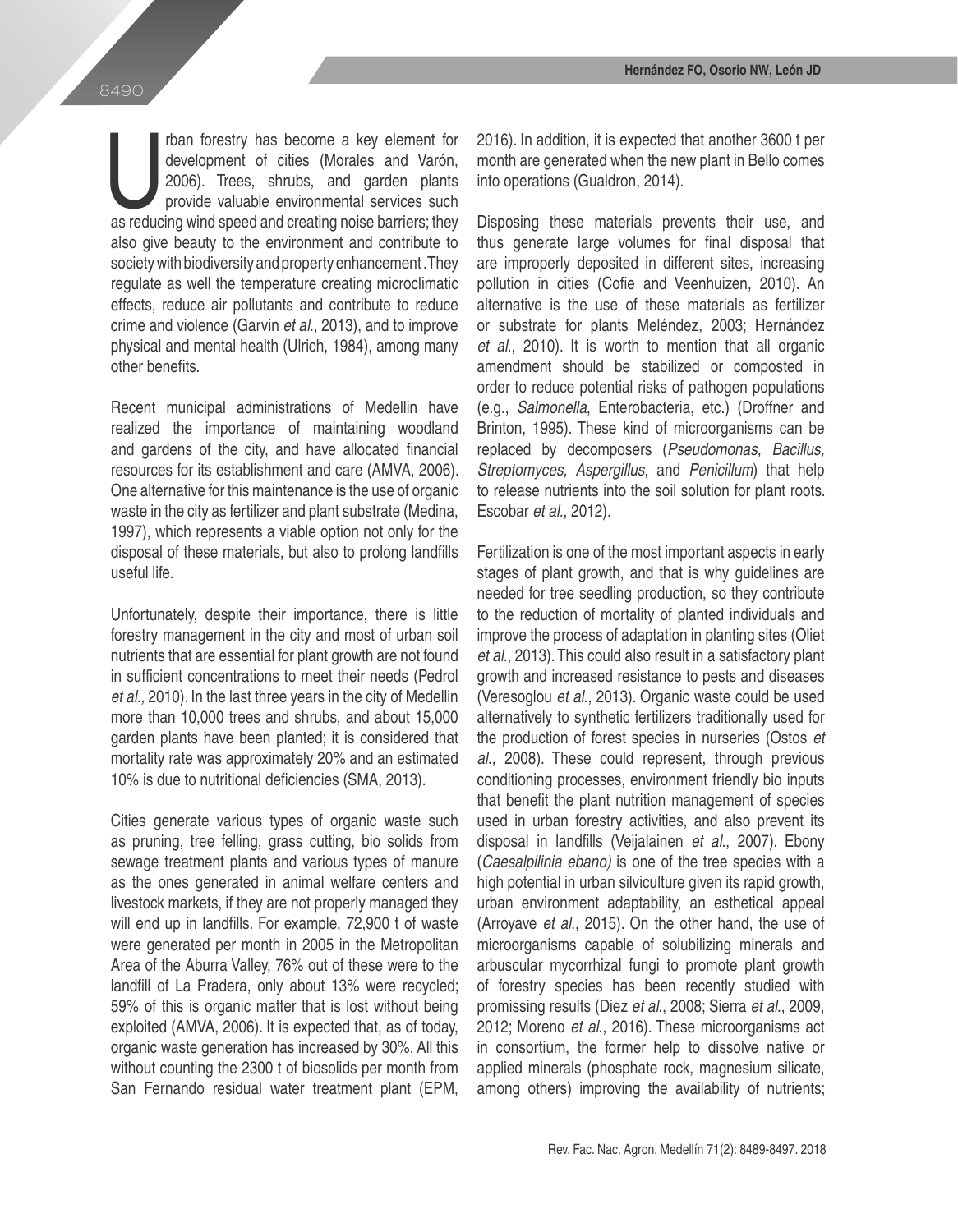while mycorrhizal fungi are an extension of the root system that improves the plant's ability to extract water and nutrients from the soil (Osorio, 2018). Although the results in other tree species used in silviculture have been possitive and in some there is not responses, it is not clear if these microorganisms can promote the growth of ebony.

The hypothesis in this study was that the effect of the organic waste addition and biological inoculation with soil fungi (an arbucular mycorrhizal fungus and a mineral-solubilizing fungus) in nursery plants may be controlled by the material type and dosage. Thus, in this work the objective was to evaluate the effect of individual and combined addition of organic amendments (various types and doses) and a microbial inoculant (*R. fasciculatum* and *Mortierella* sp.) on growth of ebony *(C. ebano)* in the nursery*,* which is of interest in urban forestry programs.

# **MATERIALS AND METHODS Experimental location**

This study was conducted at Medellin Botanical Garden (MBG) facilities (6.16'21"N and 75.33'50"W) at an altitude of 1450 m, temperature ranges between 19 and 28 °C, and mean annual precipitation is 1436 mm. Rainfall pattern is bimodal with two dry and two wet periods during the annual cycle.

## **Substrate**

First soil horizon (A, 0-20 cm) was obtained from a site next to the MBG located in the city of Medellin (6°16'8"N and 75°35'54"W). The soil was air dried and then sterilized using Metalaxyl-M and chlorothalonil at the concentration of 1 g  $L^{-1}$ . A subsample was taken for physico-chemical analysis in the Laboratory of Soils at the Faculty of Sciences of Universidad Nacional de Colombia sede Medellin. The results were as follows: loamy sand texture (Bouyoucos); pH 6.2 (water 1: 1), MO 1.2% (Walkley and Black), Ca, Mg and K 2.5, 7.8 y 0.1 cmol<sub>c</sub> kg<sup>-1</sup>, respectively (1M ammonium acetate); P 1 mg kg<sup>-1</sup> (Bray II), S-SO<sub>4</sub><sup>2</sup> 36 mg kg<sup>-1</sup> (monocalcium phosphate 0.008 M); Fe, Mn, Cu and Zn 7, 1, 1 and 1 mg kg<sup>-1,</sup> respectively (Olsen-EDTA); B 0.12 mg kg<sup>-1</sup> (hot water),  $N\text{-}NO_{3}$  48 mg kg<sup>-1</sup> (0.025M aluminum sulfate), N-NH<sub>4</sub> 8 mg kg<sup>-1</sup> (KCl 1M), ECC 10.4 (sum of exchangeable cations), Al 0.0 cmol<sub>c</sub> kg<sup>-1</sup> (1 M KCl). Details of the method are available in Westerman (1990).

One part of sand and another of rice husk were added to every two parts of this soil sample to improve water infiltration and drainage. The substrate (soil  $+$  sand  $+$ husk) was deposited in plastic bags of 12 cm wide, 25 cm high, with capacity of 2 L.

## **Organic amendments**

Three organic amendments composted from different sources were used: (i) dogs and cats feces ("Perrinaza") from La Perla animal welfare center (P), (ii) vegetable waste from pruning and felling, grasses and flowers cutting residues (RV), and (iii) stabilized biosolids from San Fernando residual water treatment plant (B).

#### **Plant material**

Ebony *(C. ebano*; Fabaceae*)* was evaluated as indicator plant species of importance for urban silviculture (SMA, 2015). The seeds were supplied by the nursery of the Foundation Botanical Garden of Medellin. Two seeds were planted per bag and when the seedlings reached 10 cm in height, and a month later, one of them was removed.

#### **Inoculum**

The inoculum used was a mixture of forming arbuscular mycorrhizal fungus *Rhizoglomus fasciculatum*. Walker and Schübler (200 spores g<sup>-1</sup>) and the plant growth promoter fungus *Mortierella* sp. (105 CFU g-1), of recognized ability to dissolve minerals such as phosphate rock, magnesium silicate, potassium feldespate among others (Osorio, 2008; Salazar, 2017) and decompose organic matter (Alvarez *et al*., 2014; Tamayo, 2016). Both microorganisms were obtained from the Soil Microbiology Research Group Collection at the Universidad Nacional de Colombia sede Medellin. The mycorhizal fungus was multiplied in maize roots grown in a substrate composed by soil and sand (4:1 ratio), while *Mortierella* sp. was multiplied in sterile (autoclave 120 C, 0.1 MPa, 20 min) potato-dextrose –agar (PDA) medium.

#### **Treatments and experimental design**

Treatments consisted of a combination of the addition or not of the three organic amendments composted in the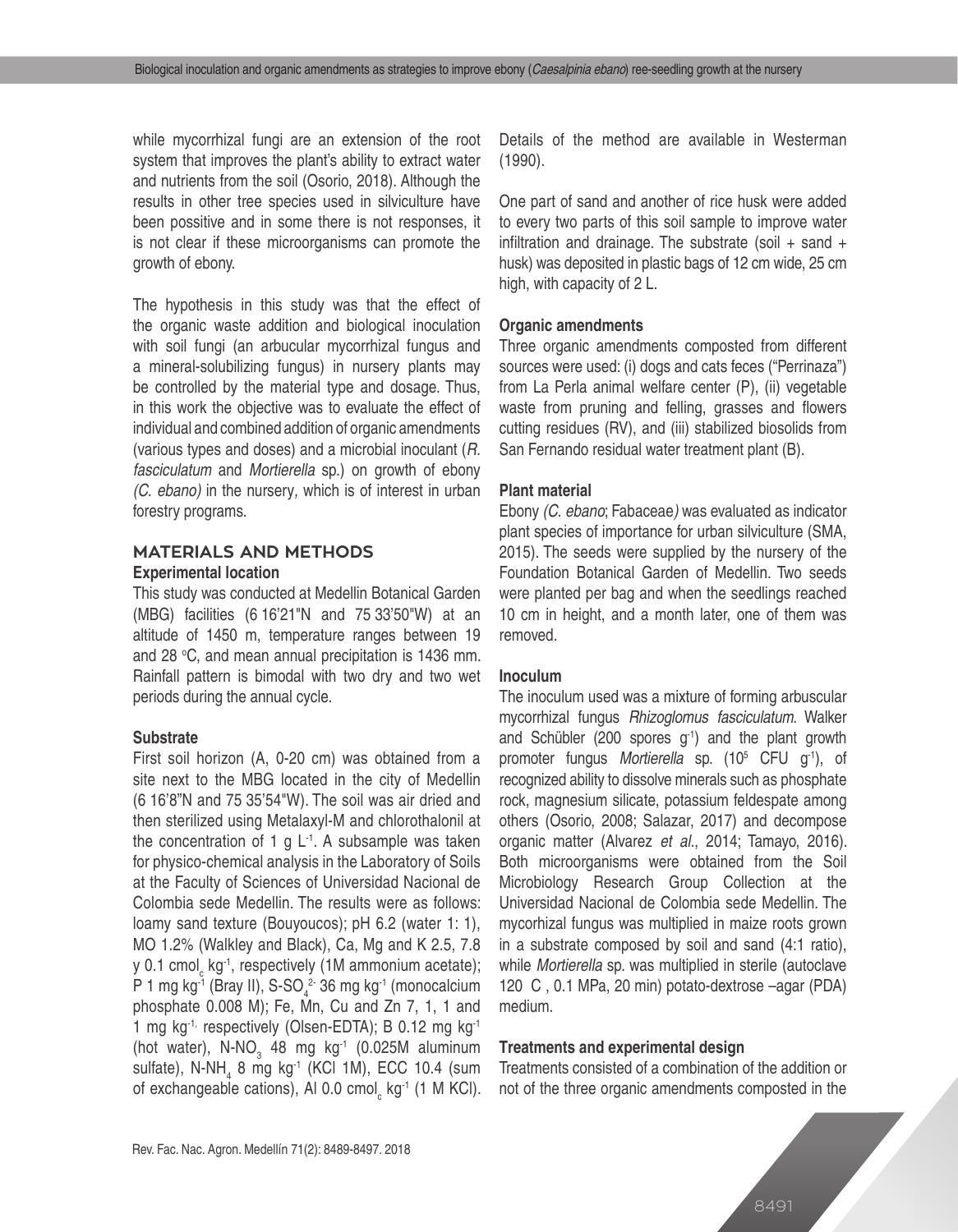substrate (+P, +RV +B) in two volumetric proportions (20 and 33%) and inoculation or not with the mentioned inoculum. Chemical analysis of the substrate, treated or not with organic amendments (Table 1). Furthermore, the inoculum was applied or not  $(+ or -)$  75 g/bag dose. The substrate was watered as required to keep it at 50-60% of maximum water holding capacity. All nursery practices were performed in the conventional way that the nursery of the Botanical Garden has in its production.

**Table 1.** Physical-chemical properties of control soil and amended soil with organic material treatments (P, RV, B) at two concentrations (20 and 33%).

| <b>Parameter</b>     | Unit                               | Control     | P <sub>20</sub>          | P33       | <b>RV20</b> | <b>RV33</b> | <b>B20</b> | <b>B33</b> |  |
|----------------------|------------------------------------|-------------|--------------------------|-----------|-------------|-------------|------------|------------|--|
| <b>Texture</b><br>pH | Class                              | FArA<br>5.8 | FA<br>6.2                | FA<br>6.3 | FA<br>5.8   | FA<br>6.1   | FA<br>7.1  | FA<br>7.0  |  |
| C.E.                 | $dS \, m^{-1}$                     | 0.32        | 0.5                      | 0.7       | 0.49        | 0.7         | 2.1        | 2.7        |  |
| M.O.                 | $\%$                               | 3.4         | 6.4                      | 10.1      | 4.5         | 6.6         | 7.2        | 8.7        |  |
| $\mathsf{Al}$        | cmol <sub>c</sub> kg <sup>-1</sup> |             | $\overline{\phantom{a}}$ | ٠         | ÷           |             |            |            |  |
| Ca                   | cmol <sub>c</sub> kg <sup>-1</sup> | 3.6         | 5.8                      | 7.5       | 5.5         | 7.8         | 24.0       | 25.0       |  |
| Mg                   | cmol <sub>c</sub> kg <sup>-1</sup> | 6.1         | 6.3                      | 6.8       | 6.0         | 7.0         | 6.5        | 6.7        |  |
| Κ                    | cmol <sub>c</sub> kg <sup>-1</sup> | 0.18        | 0.51                     | 0.78      | 0.61        | 1.01        | 1.28       | 2.01       |  |
| ECC                  | cmol <sub>c</sub> kg <sup>-1</sup> | 9.9         | 12.6                     | 15.1      | 12.1        | 15.8        | 31.8       | 33.7       |  |
| P                    | mg kg-1                            | 2.0         | 173.0                    | 283.0     | 4.0         | 10.0        | 48.0       | 110.0      |  |
| Fe                   | mg kg <sup>-1</sup>                | 55.0        | 37.0                     | 39.0      | 64.0        | 80.0        | 52.0       | 58.0       |  |
| Mn                   | $mg$ kg <sup>-1</sup>              | 3.0         | 5.0                      | 7.0       | 5.0         | 9.0         | 8.0        | 11.0       |  |
| Cu                   | $mg$ kg <sup>-1</sup>              | 2.0         | 2.0                      | 2.0       | 2.0         | 2.0         | 3.0        | 4.0        |  |
| Zn                   | $mg$ kg <sup>-1</sup>              | 2.0         | 9.0                      | 15.0      | 3.0         | 4.0         | 16.0       | 21.0       |  |
| B                    | $mg$ kg <sup>-1</sup>              | 0.64        | 0.58                     | 0.92      | 1.08        | 1.29        | 3.02       | 4.92       |  |

P: Composted perrinaza; RV: Compost of residues of vegetables; B: Composted biosolids.

# **Measured variables**

After a growth period of 150 days it was measured: the plant height, leaf phosphorus content, shoot dry mass and mycorrhizal colonization (Habte and Osorio, 2001).

#### **Data analysis**

The experimental design was completely random; the treatments were a factorial arrangement of 7x2. This was, substrate without amendment (control) and three organic amendments in two proportions (+ P20 + P33 + RV20, + RV30, + B20 + B33) and the microbial inoculation with both fungi together levels (-: without and +: with). Each treatment had 12 replicates. Data were subjected to analysis of variance and mean separation (Duncan test), both with a significance level *P* 0.05. Analyses were performed in STATGRAPHICS statistical software.

# **RESULTS AND DISCUSSION**

After the organic matter addition to the growth medium of the plants, the resulting increase in the amount of nutrients was remarkable (Table 1). For example, in the unamended control the P content was 2.0 mg kg-1 and become 283 mg kg-1 with adding composted perrinaza at 33%. The addition of these organic amendments rich in nutrients raised pH and electrical conductivity relative to unamended control; comparable increases were detected with Ca, K, and micronutrients, particularly boron.

An additional worth to mention is the corrective effect of the organic amendment on the exchangeable cation ratios in soil used as substrate (see control in Table 1), which affects plant performance (Pedrol *et al*., 2010). In this particular case the soil had an abundance of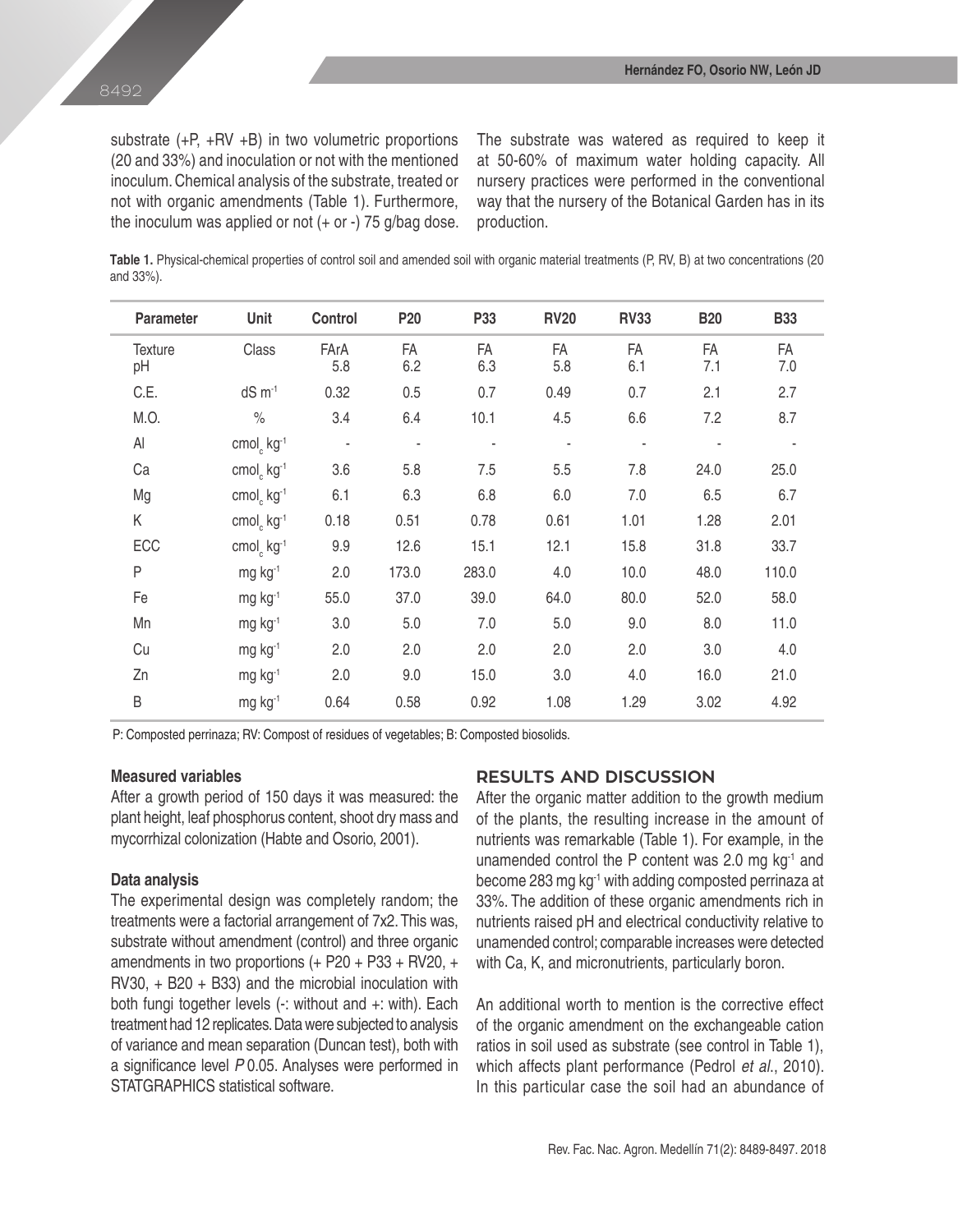exchangeable Mg causing thus an unbalanced Ca/ Mg ratio of 0.6. It has been recommended that the Ca/ Mg should be 2.0. As a result of the treatments P20, P33, RV20 and RV33 the Ca/Mg ratio ranged 0.9-1.1, reaching a maximal value of 3.7 with the B20 and B33 treatments. The relative participation of Mg in the cation exchange capacity went from a value as high as 62% in the control to 20% with the biosolid treatments, which is near to 8-15% a range considered as adequated. These effects are comparable to those reported by several authors (Pedrol *et al*., 2010, Herrera *et al*., 2014) that found that the addition of organic amendments corrected unbalances of exchangeable cations.

It is clear that the excess of soil exchangeable Mg can inhibit the plant K uptake (Pedrol *et al*., 2010), even when the level of soil exchangeable K was sufficient (0.2 cmol<sub>c</sub> kg<sup>-1</sup>) as observed in the control (0.18 cmol<sub>c</sub>

kg<sup>-1</sup>). Notice that in this case the Mg/K ratio in the control (34) was 10 times higher than that recommended as adequated for several plant species (Mg/K=3.3; Stover and Simmonds, 1987). In a similar way, the addition of organic amendments modified the Mg/K ratio reaching values close to that is recommended, particularly with biosolid additions (Mg/K ratios: B20=5.1, B33=3.3).

Results indicate that treatments had a significant effect on the variables studied in *C. ebano,* however, the effects depended on the variable (Table 2). For instance, the addition of amendment to the substrate was highly significant *(P*<0.0001) in height and shoot dry mass, while mycorrhizal colonization was affected only detected in the treatments with mycorrhizal inoculation. Leaf phosphorus concentration was not significantly affected by treatments. No significant effects were detected with interaction amendment x inoculum.

|  |  | Table 2. Levels of significance of variance analysis for each of the analyzed variables. |
|--|--|------------------------------------------------------------------------------------------|
|--|--|------------------------------------------------------------------------------------------|

| <b>Factor</b>   | Height   | Shoot dry mass | Leaf P | <b>Mycorrhizal colonization</b> |
|-----------------|----------|----------------|--------|---------------------------------|
| Amendment (A)   | < 0.0001 | < 0.0001       | 0.1348 | 0.7391                          |
| Inoculation (I) | 0.3122   | 0.8450         | 0.2243 | < 0.0001                        |
| Axl             | 0.6395   | 0.1078         | 0.7035 | 0.1920                          |

Those that were significant are highlighted in bold.

The improvement in the nutrient availability and the nutrient ratios certainly explains why plants grew better when organic amendments were applied. In fact, at the end of growth period, control plants exhibited an average height of 19.7 cm, while amendment treated plants had significantly higher heights (Figure 1). Perrinaza treated



**Figure 1.** Ebony plant height *(C. ebano*) of 150 days of age according to the addition of three composted organic amendments (P: perrinaza; B: bio solids; RV: compost plant residue) at two rates (20 and 33%) in nursery stage. Columns with different letters indicate significant differences according to Duncan test *(P*<0.05).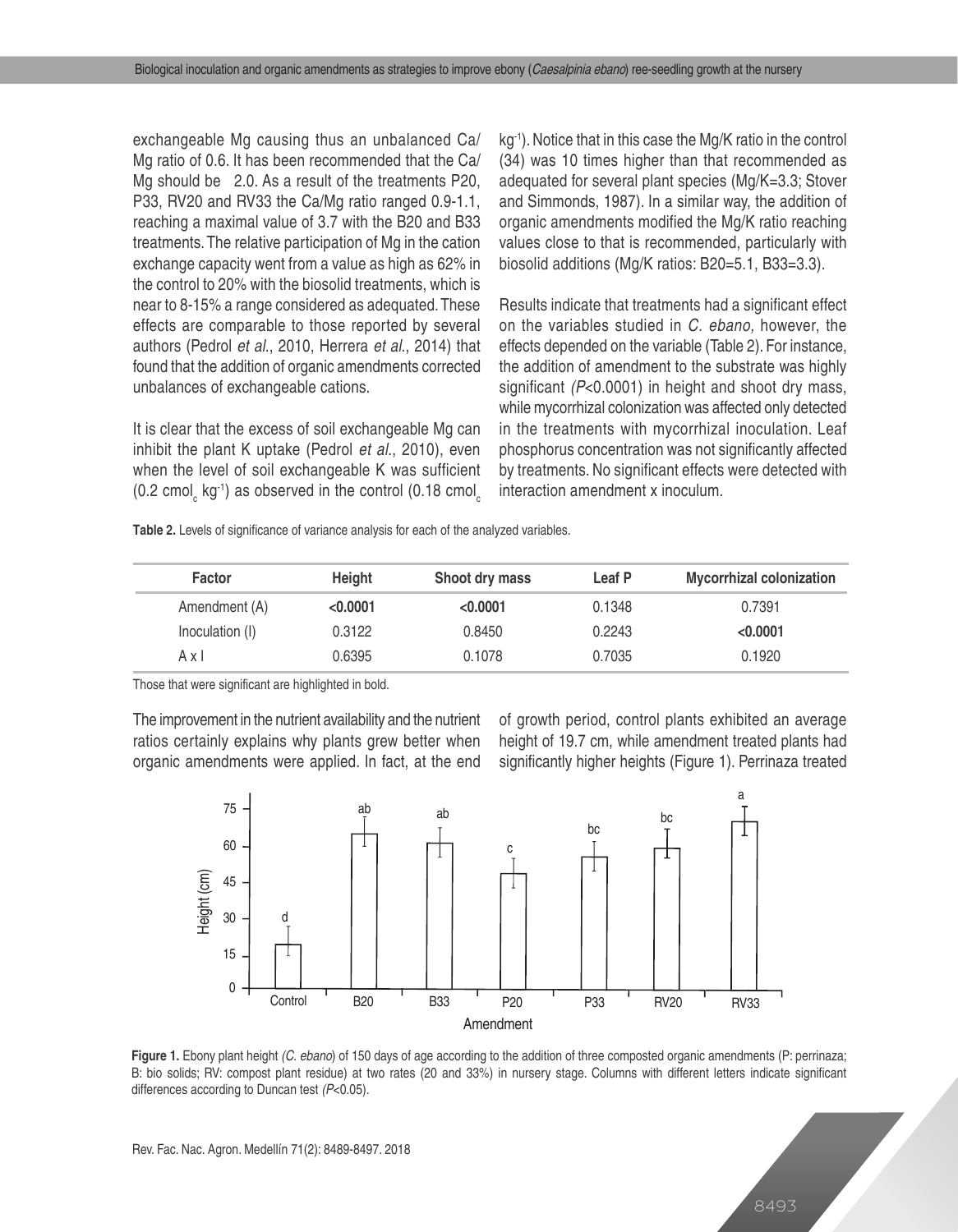plants increased height between 2.5 to 2.8 times more than control plants (P20 and P33, respectively), but no differences between them were presented in relation to the dose. On the other hand, plants grown in substrate with bio solids had even greater heights, with increases ranging between 3.1 and 3.2 times more than the control; again, no significant differences between these values were presented. The addition of composted plant residues also generated significant effects on height, that is, with RV20 the effect was 2.9 times higher than control plants and with RV33 it was 3.5 times. There were significant differences between them.

At the end of the 150 days experiment control plants had a shoot dry mass of 0.53 g. As well as height, plants belonging to treatments with amendments had significantly more shoot dry mass than the others (Figure 2). Dry mass of plants with P20 was 4.5 times higher that control plants; with P33 treatment the dry mass of plants was 6.6 times more than control and there was significant difference between them. Adding RV had a similar behavior to the perrinaza (P), but the difference in mass between RV20 and RV33 was even more evident (RV20: 5.3 and RV33: 8.8 times higher than control).



Figure 2. Shoot dry mass of 150 days old ebony plants depending on the addition of three organic composted amendments (P: perrinaza; B: bio solids; RV plant residues compost) in nursery stage. Columns with different letters indicate significant differences according to Duncan test *(P*<0.05).

Despite the benefits that derive from the improvement of substrate fertility with the evaluated amendments, it is clear that the best growth was not obtained with the amendment that supplied more nutrients (biosolids); perhaps this, in the used dose, generated an excess of nutrients that may have generated nutritional imbalances (see boron with very high values: 3.02-4.92 mg kg-1) (Table 1). Although treatments with bio solid amendment obtained a higher dry mass than control (6.8 and 6.9 with B33 and B20, respectively), there were no significant differences between them.

It is very likely that lower doses increase as good as those obtained with P and RV. In fact, the best results on plant dry matter were detected with 33% RV. At this dose increases in substrate fertility parameters were more moderate, particularly in P and B. In future studies

it is recommended to explore the effects that lower doses may have on plant performance.

By analyzing leaf phosphorus of *C. ebano* with Duncan test, it can be noted that only with P33 treatment a significant increase was obtained with respect to control plants (0.17 vs. 0.25%, respectively). With other treatments (B20, B33, RV20, RV33, and P20) no significant differences with respect to control, or among themselves (Figure 3) were exhibited.

It is worth to mention that the value of organic amendments to improve soil fertility is not only associated to their nutrient composition, but also due to the presence of active microorganisms. They have the ability of solubilize nutrients via enzymes (proteases, phosphatases, sulfatases, etc.) and organic acids (e.g., citric acid, oxalic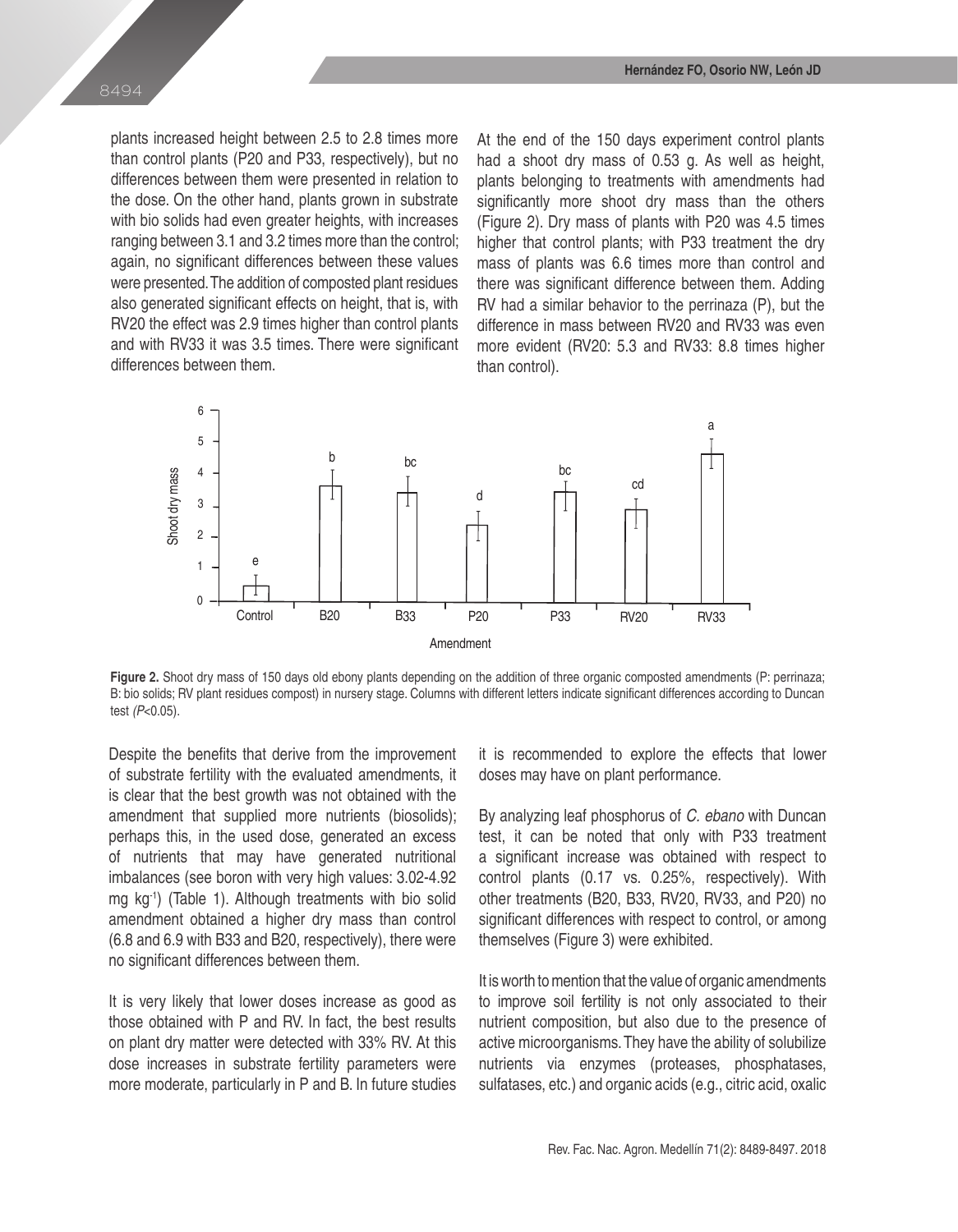

**Figure 3.** Leaf phosphorus in 150 days old ebony plants *(*C. *ebano*) depending on the addition of three composted organic amendments (P: perrinaza; B biosolids; RV: compost plant waste) in two proportions (20 and 33%) in nursery stage. Columns with different letters indicate significant differences according to Duncan test *(P*<0.05).

acid) that can maintain nutrients in available forms. It is clear that when the microorganisms are suppressed in these organic amendment their effectiveness is reduced; this has been observed when the material is treated with fumigants as reported by Osorio *et al*. (2002) using coffee pulp untreated or treated with Dazomet. Contrarily, the organic amendments can also carry pathogenic microorganisms that have potential hazard on human, animal and plants. However, this may be prevented when these material are treated by composting as occurred in this study with all materials (P, RV, and B).

On the other hand, mycorrhizal colonization had no significant effects between treatments, nor versus control. In addition, all levels of colonization were low. Results did not allow testing positive effects when using the inoculum. It is clear that roots had a very low mycorrhizal colonization. This may be due to at least two factors: (i) large increases in the availability of some nutrients with the addition of amendments (particularly P, and other nutrients Ca, Mg, K and B), which could inhibit the development of mycorrhizal association (Habte and Manjunath, 1987) and (ii) mycorrizal independence on *C. ebano*.

In the first case, with the addition of organic amendments as biosolids and perrinaza the nutrient availability in the substrate was elevated, especially P, and control treatments exhibited low nutrient content, these two being unfavorable factors for mycorrhizal activity (Osorio, 2014).

In the second case, it is important to clarify that the degree of mycorrhizal dependency of this plant species is not known yet. However, it can be stated that *C. ebano* is a species that, due to its morphological characteristics, type of roots, and wood density, can be placed in the group of late successional forests plants, which are less likely to form mycorrhizal association, and therefore have little or no mycorrhizal dependency (Siqueira *et al*., 1998). In this way, Zangaro *et al*. (2000) and Siqueira and Saggin-Junior (2001) have reported that plants with thick roots, dense wood, and very high capacity of store nutrients in their seeds are less dependent on the mycorrhizal association. Species of this type are common in the later succession stages and the climax species. As the successional proceeds plant species involved have less mycorrhizal dependency or are independent of this association (Siqueira *et al*., 1998; Zangaro *et al*., 2000). In contrast, plant species that correspond to initial stages of the succession (called pioneering or early successional plants) have high mycorrhizal dependency; lighter and more porous wood. For example, *Acacia mangium, Leucaena leucocephala* and *Jacaranda mimosifolia* are pioneer species and exhibit high mycorrhizal dependency (Habte and Manjunath, 1987; Habte and Soedarjo, 1996). It is worth noting that in some cases mycorrhizal association does not necessarily stimulate the growth of these pioneer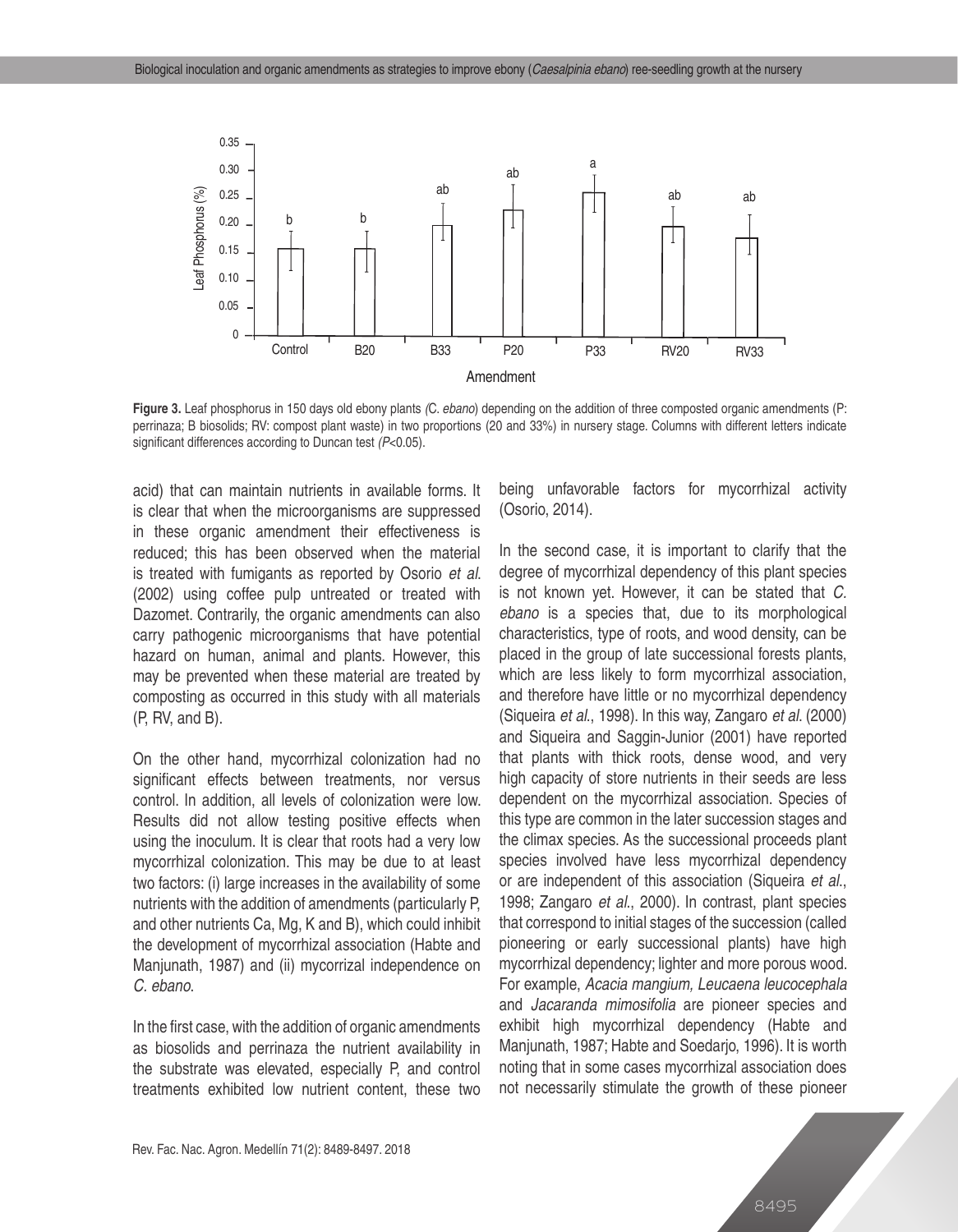species, but favors their survival (Guadarrama *et al*., 2004).

Regarding this point, it is known that ebony has initially a rapid growth, but then grows slowly; so, even if it has thick roots it may not need this association due to its relatively slow growth (Morales and Varón, 2006).

# **CONCLUSIONS**

Organic amendments used in this work were effective in promoting nutrient availability in the substrate, plant nutrition and growth of *C. ebano*; however, it is necessary to consider the dose and type of material. Thus, these materials can be exploited and prevent improper disposal in landfills. In this way, it could determine greater efficiency in processes associated with the biogeochemical cycle.

#### **REFERENCES**

Alvarez C, Osorio NW, Diez MC and Montoya M. 2014. Caracterización bioquimica de microorganismos rizosféricos en plantas de vainilla con potencial como biofertilizantes. Agrononomia Mesoamericana 25(2): 225-241.

Arroyave MP, Morales L, Moreno F. 2015. Establecimiento de la vegetación leñosa en espacios verdes urbanos. pp. 153-213. En: Moreno F and Hoyos CL (eds.). Guía para el manejo del arbolado urbano en el Valle de Aburra. Universidad Nacional de Colombia and Área Metropolitana Valle de Aburrá, Medellín, Medellin, 400 p.

Área Metropolitana. 2006. Plan maestro de espacios públicos verdes urbanos de la región metropolitana del Valle de Aburrá, Medellín. 20 p.

Área Metropolitana (AMVA). 2006. Convenio Nº 325 de 2004 entre Área Metropolitana del Valle de Aburrá (AMVA) – Universidad de Antioquia (U. de A.) – Asociación de Ingenieros Sanitarios y Ambientales de Antioquia (AINSA), Plan de Gestión integral de Residuos Sólidos (PGIRS). Primera edición. Medellín. 66 p.

Cofie O and Veenhuizen R. 2010. Gestión de Residuos para la Recuperación de Nutrientes: Opciones y desafíos para la agricultura urbana. Revista Agricultura Urbana 23: 1-5.

Diez MC, Osorio NW, Moreno FH. 2008. Evaluation of mycorrhizal dependency of romeron pine (*Nageia rospigliosii* Pilger) under contrasting light conditions. Revista Facultad Nacional Agronomia Medellin 61: 4554-4563.

Droffner ML and Brinton WF. 1995. Survival of E. coli and Salmonella populations in aerobic thermophilic composts as measured with DNA gene probes. International Journal of Hygiene and Environmental Medicine 197: 387-397.

Escobar N, Mora J and Romero NJ. 2012. Identificación de poblaciones microbianas en compost de residuos orgánicos de fincas cafeteras de Cundinamarca. Boletin Científico Museo de Historia Natural Universidad Caldas 16: 75-88.

EPM. 2016. Plantas de tratamiento de aguas residuales. En: http://www.epm.com.co/site/Home/Institucional/Nuestrasplantas/ Agua.aspx, 60 p.; consulta: Noviembre 2016.

Garvin EC, Cannuscio CC and Branas CC. 2013. Greening vacant lots to reduce violent crime: a randomised controlled trial. Injury Prevention 19(3): 198–203. doi:10.1136/injuryprev-2012-040439

Guadarrama P, Álvarez-Sánchez J, Briones O. 2004. Seedling growth of two pioneer tropical tree species in Competition: The role of arbuscular mycorrhizae. Euphytica 138(2): 113-121. doi: 10.1023/B: EUPH.0000046797.42632.6b

Gualdron Y. 2014. La megaobra que busca devolverle la vida al río Medellín, El tiempo. http://www.eltiempo.com/colombia/medellin/ planta-de-aguas-residuales-de-bello/14404423, consulta Noviembre 2016.

Habte M and Osorio NW. 2001. Arbuscular mycorrhizas: producing and applying arbuscular mycorrhizal inoculum. University of Hawaii, Honolulu. 47 p. doi: 10125/25589

Habte M and Manjunath A. 1987. Soil Solution Phosphorus Status and Mycorrhizal Dependency in *Leucadena leucocephala*. Applied and Environmental Microbiology 54(4): 797-801. doi: 0099- 2240/87/040797-05\$02.00/0

Habte M and Soedarjo M. 1996. Response of *Acacia mangium* to vesicular-arbuscular mycorrhizal inoculation, soil pH, and soil P concentration in an oxisol. Canadian Journal of Botany 74: 155-161. Doi: 10.1139/b96- 021.

Hernández OA, Ojeda DL, López JC and Arras AM. 2010. Abonos orgánicos y su efecto en las propiedades físicas, químicas y biológicas del suelo. Tecnociencia Chihuahua 4: 1-6.

Herrera DA, León JD, Ruiz M, Osorio NW, Correa G, Ricardo E and Uribe A. 2014. Evaluación de requerimientos nutricionales en vivero de especies tropicales empleadas en silvicultura urbana. Revista EIA 11: 39-52. doi: 10.14508/reia.2014.11.21.41-54

Medina M. 1997. Manejo de desechos sólidos y desarrollo sustentable. Económicas CUC 25(1): 59-71.

Meléndez G. 2003. Residuos orgánicos y materia orgánica del suelo. Taller de Abonos Orgánicos. Universidad de Costa Rica, Sabanilla. 18 p.

Morales L and Varón T. 2006. Arboles ornamentales del Valle del Aburra, elementos y manejo, Multigráficas, Medellín. 339 p.

Moreno J, León JD, Osorio NW. 2016. Tree seedling growth promotion by dual inoculation with *Rhizoglomus fasciculatum* (Thaxt.) Sieverding, Silva & Oehl and *Mortierella* sp., rhizosphere fungi for reforestation purposes, to promote plant P uptake and growth at the nursery state. Acta Agronómica 65(3): 239-247. doi: http://dx.doi. org/10.15446/acag.v65n3.51106.

Oliet JA, Puértolas J, Planelles R, Jacobs DF. 2013. Nutrient loading of forest tree seedlings to promote stress resistance and field performance: a Mediterranean perspective. New Forests 44(5): 649-669. doi: 10.1007/s11056-013-9382-8

Osorio NW. 2014. Manejo de Nutrientes en Suelos del Trópico. Editorial L Vieco, Medellin. 416 p.

Osorio NW. 2018. Manejo de Nutrientes en Suelos del Trópico. Tercera edición. Gráficas HR, Medellín, 408 p.

Osorio NW, Alzate JM and Ramírez GA. 2002. Coffee seedling growth as affected by mycorrhizal inoculation and organic amendment. Communications in Soil Science and Plant Analysis 33(9-10): 1425- 1434. doi: 10.1081/CSS-120004291

Osorio NW and León JD. 2013. Roles of arbuscular mycorrhizal association in plant nutrition and growth of tropical forestry and agroforestry in degraded soil reclamation. pp 127-153. In: Ren H (ed.)